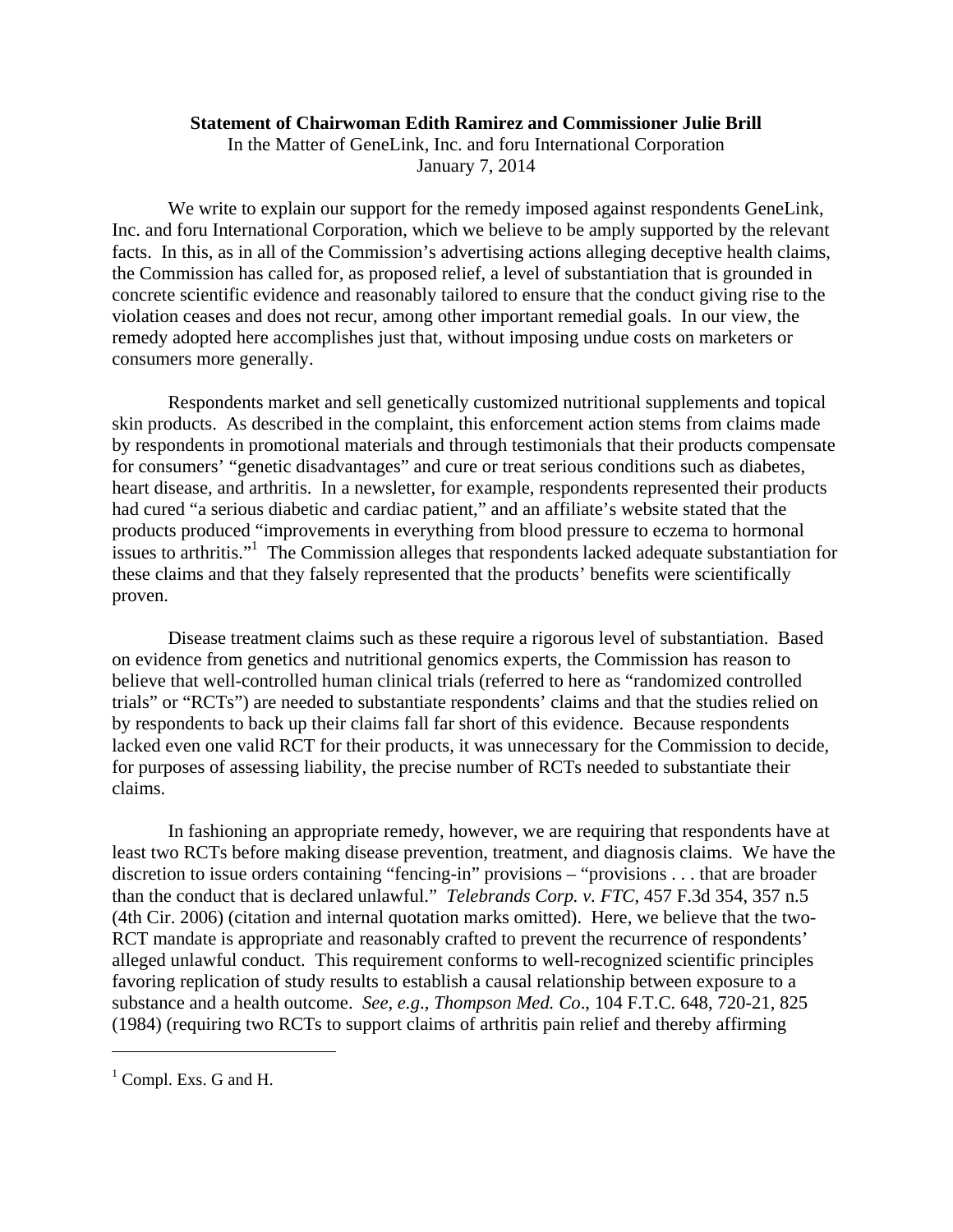determination that "[r]eplication is necessary because there is a potential for systematic bias and random error in any clinical trial"), *aff'd*, 791 F.2d 189 (D.C. Cir. 1986).<sup>2</sup> It also provides clear rules for respondents, facilitating the setting of future research and marketing agendas, and preserves law enforcement resources by minimizing future argument over the quantity and quality of substantiation needed for the most serious health claims about respondents' products. Moreover, the deceptive claims alleged in the complaint are the type of significant violations of law for which fencing-in relief is more than justified as an additional safeguard against potential recidivism. *See, e.g.*, *id.*at 834 (ruling that deceptive health claims about topical analgesic for arthritis pain warranted fencing-in, and noting that the seriousness of the violations was "affected by the fact that consumers could not readily judge the truth or falsity of the claims").

While not taking issue with respondents' liability as alleged in the Commission's complaint, Commissioner Ohlhausen objects to the Commission's decision to require, as a remedial matter, that respondents have at least two RCTs before representing that their genetic products can cure, treat, diagnose, or prevent a disease. In addition to arguing that the two-RCT requirement is "unduly high," Commissioner Ohlhausen expresses concern that these and other recent Commission orders may lead advertisers in general to believe that they too must invariably have two RCTs to substantiate health and disease claims for a variety of products, leading them to forgo otherwise adequately substantiated claims and depriving consumers of potentially useful information.<sup>3</sup> We respectfully disagree.

There is nothing in our action today that amounts to the imposition of a "de facto two-RCT standard on health- and disease-related claims."<sup>4</sup> In this and other recent enforcement actions, the Commission has consistently adhered to its longstanding view that the proper level of substantiation for establishing liability is a case-specific factual determination as to what constitutes competent and reliable scientific evidence for the advertising claims at issue.<sup>5</sup> The same fact-specific approach has guided the Commission's remedial standards. Recent Commission consent orders concerning different types of health claims have variously required

<sup>2</sup> *See also* GEOFFREY MARCZYK ET AL., ESSENTIALS OF RESEARCH DESIGN AND METHODOLOGY 15-16 (2005) ("The importance of replication in research cannot be overstated. Replication serves several integral purposes, including establishing the reliability (*i.e*., consistency) of the research study's findings and determining . . . whether the results of the original study are *generalizable* to other groups of research participants.").

<sup>&</sup>lt;sup>3</sup> Statement of Commissioner Maureen K. Ohlhausen, Dissenting in Part and Concurring in Part [hereinafter Ohlhausen Statement] at 1. In her Statement, Commissioner Ohlhausen also references various weight-loss related enforcement actions announced today by the Commission, including *FTC v. Sensa Products, LLC*. Her objections, however, center on the remedy imposed in this matter.

<sup>4</sup> Ohlhausen Statement at 3.

<sup>5</sup> *See, e.g.*, *Bristol Meyers Co.*, 102 F.T.C. 21, 332-38 (1983), *aff'd*, 738 F.2d 554 (2d Cir. 1984); FTC, DIETARY SUPPLEMENTS: AN ADVERTISING GUIDE FOR INDUSTRY 10 (Apr. 2001) [hereinafter DIETARY SUPPLEMENTS ADVERTISING GUIDE] ("When no specific claim about the level of support is made, the evidence needed depends on the nature of the claim. A guiding principle for determining the amount and type of evidence that will be sufficient is what experts in the relevant area of study would generally consider to be adequate.").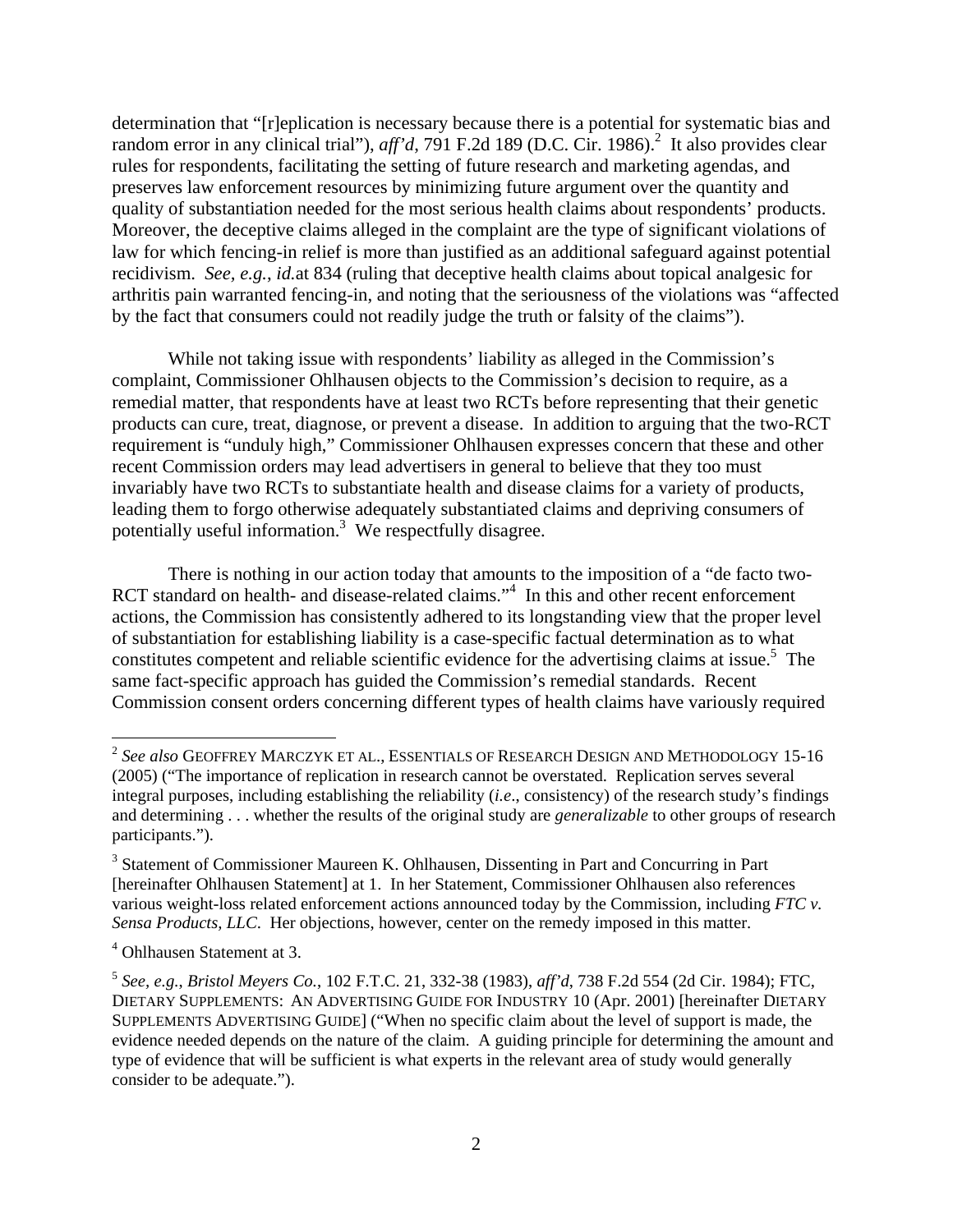two RCTs,<sup>6</sup> one RCT,<sup>7</sup> or more generally defined "competent and reliable scientific evidence."<sup>8</sup> Against this backdrop, we are not persuaded that by requiring two RCTs as a remedial matter here, the Commission will create a misperception among advertisers about the substantiation standards that govern liability for deceptive advertising.  $\frac{9}{9}$  However, to the extent other marketers look to our orders for signals as to the type of backing required for disease treatment claims, we prefer that they understand that serious claims like those made by respondents must have hard science behind them.

We also disagree that the proposed remedy will deny consumers access to useful information about new areas of science. The value of information naturally depends on its accuracy.10 As the D.C. Circuit has emphasized, "misleading advertising does not serve, and, in fact, disserves, th[e] interest" of "consumers and society . . . in the free flow of commercial information." *FTC v. Brown & Williamson Tobacco Corp*., 778 F.2d 35, 43 (D.C. Cir. 1985) (citation and internal quotation marks omitted). If respondents wish to rely on emerging science,

<sup>6</sup> *See, e.g.*, *FTC v. Skechers U.S.A., Inc.*, No. 1:12-cv-01214-JG (N.D. Ohio July 12, 2012) (prohibiting, as a remedial matter, weight loss claims without two RCTs); *FTC v. Labra*, No. 11 C 2485 (N.D. Ill. Jan. 11, 2012) (same); *FTC v. Iovate Health Scis.USA, Inc.*, No. 10-CV-587 (W.D.N.Y. July 29, 2010) (same); *Nestlé Healthcare Nutrition, Inc.*, 151 F.T.C. 1 (2011) (requiring two RCTs for claims that any probiotic drink or certain nutritionally complete drinks reduce the duration of acute diarrhea in children or absences from daycare or school due to illness).

<sup>7</sup> *See, e.g.*, *FTC v. Skechers U.S.A., Inc.*, No. 1:12-cv-01214-JG (N.D. Ohio July 12, 2012) (prohibiting muscle strengthening claims for any footwear product without one RCT); *FTC v. Reebok Int'l Ltd.*, No. 1:11-cv-02046-DCN (N.D. Ohio Sept. 29, 2011) (same).

<sup>8</sup> *See, e.g.*, *NBTY, Inc.*, 151 F.T.C. 201 (2011) (requiring marketer of vitamins to possess "competent and reliable scientific evidence" for any claim about the health benefits, performance, or efficacy of any product).

 $9$  Moreover, as Commissioner Ohlhausen notes, Ohlhausen Statement at 2 n.7, there may be some instances in which the medical community would not require RCTs to demonstrate that a substance treats, prevents, or reduces the risk of a disease. *See, e.g.*, DIETARY SUPPLEMENTS ADVERTISING GUIDE, *supra* note 5, at 11 (explaining that an appropriately qualified claim based on epidemiological evidence would be permitted where "[a] clinical intervention trial would be very difficult and costly to conduct," "experts in the field generally consider epidemiological evidence to be adequate" and there is no "stronger body of contrary evidence"). But, contrary to Commissioner Ohlhausen's contention, the link between folic acid and neural tube birth defects was substantiated using a combination of RCTs and observational epidemiological evidence, as indicated by the articles she cites. *See, e.g*., Walter C. Willett, *Folic Acid and Neural Tube Defect: Can't We Come to Closure?*, 82 AM. J. PUB. HEALTH 666, 667 (1992).

 $10$  In some instances, "emerging" scientific evidence has been subsequently contradicted by further research, leading to consumer confusion and potential physical and financial harm. *See*, *e.g*., Eric A. Klein et al., *Vitamin E and the Risk of Prostate Cancer, The Selenium and Vitamin E Cancer Prevention Trial (SELECT)*, 306 J. AM. MED. ASS'N 1549, 1551 (2011) (reporting that a 2008 randomized, placebocontrolled prospective clinical trial of over 35,000 men contradicted "considerable preclinical and epidemiological evidence that selenium and vitamin E may reduce prostate cancer risk," and that followup observational data from 2011 showed a statistically significant *increase* in prostate cancer in the vitamin E group over placebo).